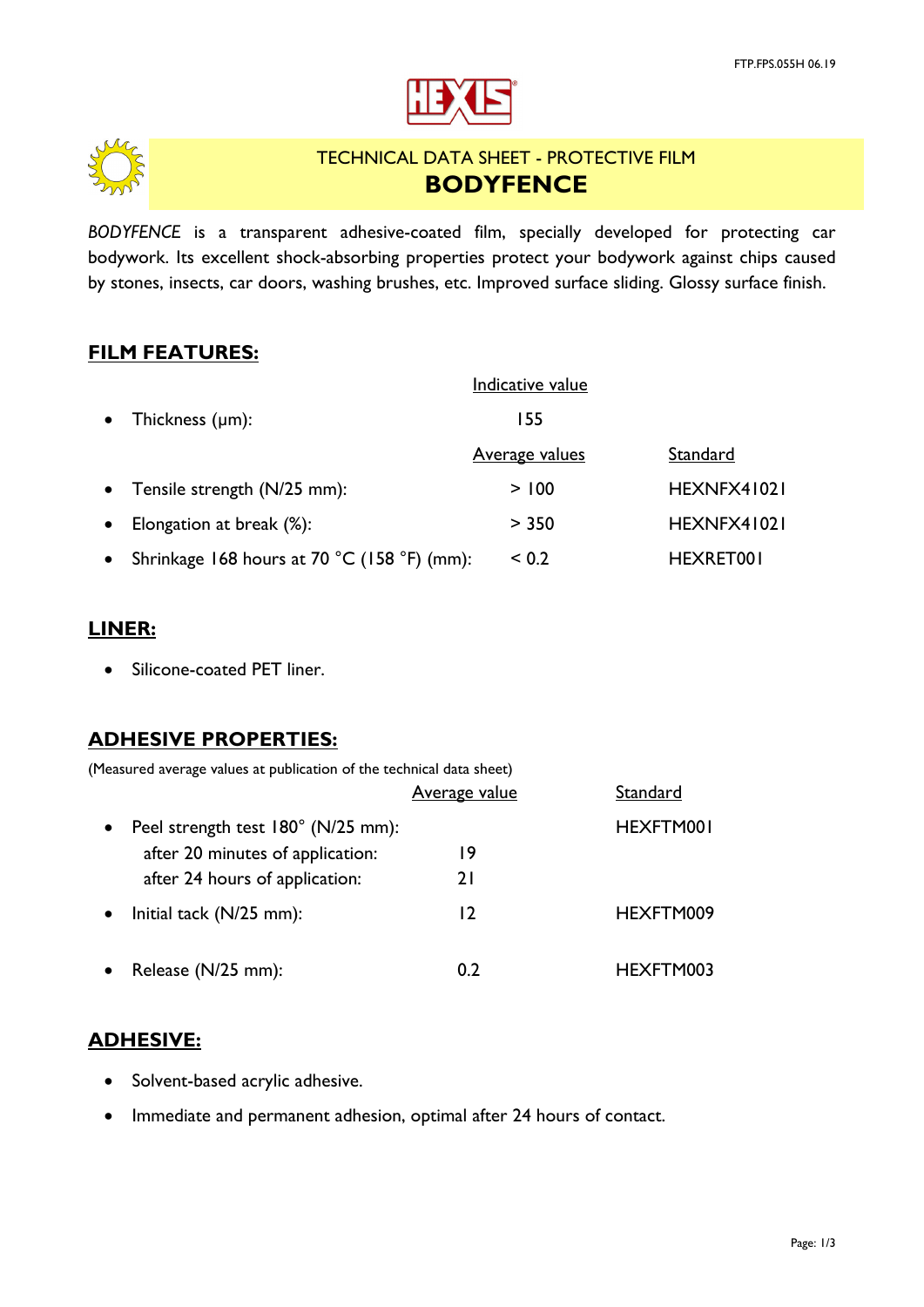#### **USER**'**S INSTRUCTIONS:**

• The BODYFENCE film is intended for vehicle car body protection. It can also serve as protection system for full wrap films (HX20000, non-structured HX30000 and HX30SCH00) used for smooth and basic full wraps without embellishment.

*The application of BODYFENCE to full wrap films is at the customer's judgement. HEXIS recommend the use of pre-cut BODYFENCE for this particular application. As the adhesion of BODYFENCE is permanent, its removal from a full wrap film can damage the latter. HEXIS decline any responsibility in the case of deterioration of a full wrap film caused by the application and removal of BODYFENCE.* 

- Recommended minimum application temperature +10 °C (+50 °F). Apply preferably between +15 °C and +35 °C (59 °F to 95 °F).
- Operating temperature range: -40  $^{\circ}$ C to +90  $^{\circ}$ C (-40  $^{\circ}$ F to +194  $^{\circ}$ F).
- Cut the film to the size of the part to be wrapped, allowing +10 cm (4 in.) of extra margin.

*The remaining film must be stored on its original core (do not cut the rolls into several lengths or widths, do not repackage the product); the roll must be closed immediately and properly (tape or roll-collars) after use in order to preserve all its qualities.* 

- Apply wet.
- Apply to a surface that is clean and free from any traces of contaminants (dust, grease, wax, silicone, etc.).

*Particular care must be taken to clean the angles and periphery of the application surfaces so as to allow the film to adhere properly to the surface.* 

• In the case of an already painted substrate, self-adhesive media must only be applied to undamaged original paintwork. If the paintwork is not original and/or damaged, the application and the removal are at the judgement and risk of the installer.

# **OPERATING RECOMMENDATIONS:**

- Conformable product developed for protecting painted bodywork, underbody, bumpers and the shells of rear-view mirrors against chips caused by stones, insects.
- Excellent protection against vandalism (key scratches).
- The improved surface sliding of the BODYFENCE film enables you to reduce squeegee friction during application, but also to facilitate the film cleaning.
- To facilitate application, HEXIS has several types of squeegees in its range of accessories, ranging from softer to harder (plastic or felt).
- For more information on the application method of BODYFENCE, please refer to the Application Guide on the "Professionals" pages, category "Solar and safety films" on our site www.hexis-graphics.com.